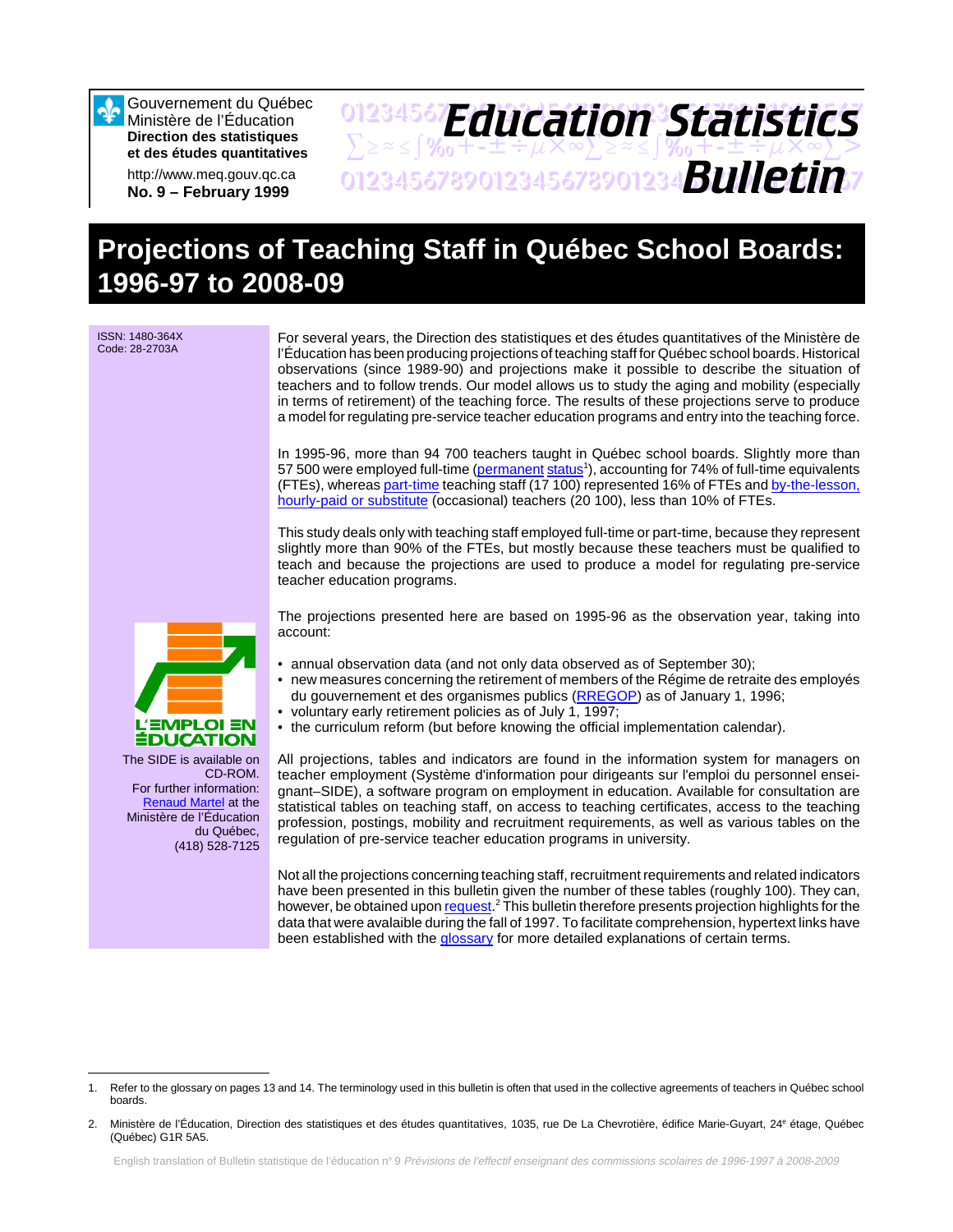|                                                     | These are annual data for the period of July 1, 1995 to June 30, 1996. <sup>1</sup>                                                                                                                                                                                                                                                                                                                                                                                                                                                                                                                                                                                                                                                                                                                                                                                                                                                                                                                                                                                                                                                                                                                                                                                                                                                                                                                                                                                                                                                                                                                                                                                                                                            |           |                                  |                |             |                 |                |  |  |  |
|-----------------------------------------------------|--------------------------------------------------------------------------------------------------------------------------------------------------------------------------------------------------------------------------------------------------------------------------------------------------------------------------------------------------------------------------------------------------------------------------------------------------------------------------------------------------------------------------------------------------------------------------------------------------------------------------------------------------------------------------------------------------------------------------------------------------------------------------------------------------------------------------------------------------------------------------------------------------------------------------------------------------------------------------------------------------------------------------------------------------------------------------------------------------------------------------------------------------------------------------------------------------------------------------------------------------------------------------------------------------------------------------------------------------------------------------------------------------------------------------------------------------------------------------------------------------------------------------------------------------------------------------------------------------------------------------------------------------------------------------------------------------------------------------------|-----------|----------------------------------|----------------|-------------|-----------------|----------------|--|--|--|
| Table 1                                             | Annual Data (1995-96)                                                                                                                                                                                                                                                                                                                                                                                                                                                                                                                                                                                                                                                                                                                                                                                                                                                                                                                                                                                                                                                                                                                                                                                                                                                                                                                                                                                                                                                                                                                                                                                                                                                                                                          |           | <b>Full-time Permanent Staff</b> |                |             | Part-time Staff |                |  |  |  |
| Teaching staff in Québec<br>school boards, 1995-96, | Field of Teaching                                                                                                                                                                                                                                                                                                                                                                                                                                                                                                                                                                                                                                                                                                                                                                                                                                                                                                                                                                                                                                                                                                                                                                                                                                                                                                                                                                                                                                                                                                                                                                                                                                                                                                              | Number    | %of Women                        | Average<br>Age | Number      | $%$ of<br>Women | Average<br>Age |  |  |  |
| by field of teaching and                            | Special education                                                                                                                                                                                                                                                                                                                                                                                                                                                                                                                                                                                                                                                                                                                                                                                                                                                                                                                                                                                                                                                                                                                                                                                                                                                                                                                                                                                                                                                                                                                                                                                                                                                                                                              | 7017      | 69.1                             | 43.5           | 1 6 6 2     | 83.5            | 33.0           |  |  |  |
| employment status                                   | Preschool education                                                                                                                                                                                                                                                                                                                                                                                                                                                                                                                                                                                                                                                                                                                                                                                                                                                                                                                                                                                                                                                                                                                                                                                                                                                                                                                                                                                                                                                                                                                                                                                                                                                                                                            | 2743      | 99.1                             | 44.8           | 699         | 97.3            | 35.5           |  |  |  |
|                                                     | Elementary education                                                                                                                                                                                                                                                                                                                                                                                                                                                                                                                                                                                                                                                                                                                                                                                                                                                                                                                                                                                                                                                                                                                                                                                                                                                                                                                                                                                                                                                                                                                                                                                                                                                                                                           | 20713     | 88.2                             | 46.3           | 4 3 6 6     | 93.7            | 38.2           |  |  |  |
|                                                     | Mathematics and science                                                                                                                                                                                                                                                                                                                                                                                                                                                                                                                                                                                                                                                                                                                                                                                                                                                                                                                                                                                                                                                                                                                                                                                                                                                                                                                                                                                                                                                                                                                                                                                                                                                                                                        | 5715      | 37.5                             | 46.1           | 1700        | 52.7            | 34.1           |  |  |  |
|                                                     | Language of instruction                                                                                                                                                                                                                                                                                                                                                                                                                                                                                                                                                                                                                                                                                                                                                                                                                                                                                                                                                                                                                                                                                                                                                                                                                                                                                                                                                                                                                                                                                                                                                                                                                                                                                                        | 3871      | 59.5                             | 46.4           | 1619        | 81.2            | 38.2           |  |  |  |
|                                                     | General education <sup>2</sup>                                                                                                                                                                                                                                                                                                                                                                                                                                                                                                                                                                                                                                                                                                                                                                                                                                                                                                                                                                                                                                                                                                                                                                                                                                                                                                                                                                                                                                                                                                                                                                                                                                                                                                 | 5943      | 38.8                             | 47.0           | 2 0 2 3     | 62.0            | 35.6           |  |  |  |
|                                                     | <b>Specialties</b>                                                                                                                                                                                                                                                                                                                                                                                                                                                                                                                                                                                                                                                                                                                                                                                                                                                                                                                                                                                                                                                                                                                                                                                                                                                                                                                                                                                                                                                                                                                                                                                                                                                                                                             | 9450      | 51.4                             | 44.5           | 3 1 2 3     | 68.1            | 34.9           |  |  |  |
|                                                     | Vocational education                                                                                                                                                                                                                                                                                                                                                                                                                                                                                                                                                                                                                                                                                                                                                                                                                                                                                                                                                                                                                                                                                                                                                                                                                                                                                                                                                                                                                                                                                                                                                                                                                                                                                                           | 2 0 5 7   | 31.7                             | 50.0           | 1 900       | 44.5            | 40.3           |  |  |  |
|                                                     | Adult education<br>* already included in each field                                                                                                                                                                                                                                                                                                                                                                                                                                                                                                                                                                                                                                                                                                                                                                                                                                                                                                                                                                                                                                                                                                                                                                                                                                                                                                                                                                                                                                                                                                                                                                                                                                                                            | $[333]$ * | 50.8                             | 49.3           | $[2 650]$ * | 77.4            | 42.6           |  |  |  |
|                                                     | All fields                                                                                                                                                                                                                                                                                                                                                                                                                                                                                                                                                                                                                                                                                                                                                                                                                                                                                                                                                                                                                                                                                                                                                                                                                                                                                                                                                                                                                                                                                                                                                                                                                                                                                                                     | 57 509    | 66.2                             | 45.8           | 17 092      | 73.7            | 36.5           |  |  |  |
|                                                     | dominated teaching force<br>fewer women. In 1995-96, close to two thirds of the 57 500 teachers with permanent positions<br>were women, compared with almost three quarters of the 17 100 part-time teachers. A difference<br>of more than nine years exists between the average age of full-time staff (45.8 years old on Sep-<br>tember 30, 1995) and of part-time staff (36.5).<br>Projections have been estimated for eight fields of teaching. The ninth field, adult education,<br>whose teaching staff have already been included in the eight other fields, appears only for<br>information purposes. Four fields deal with secondary education only: mathematics and science,<br>language of instruction, general education, $2$ and vocational education. Two fields concern both<br>elementary and secondary education: special education and specialties (second language,<br>physical education, music and the arts).<br>The largest field, elementary education, comprises 36% of the permanent staff and more than<br>one quarter of the part-time staff; approximately 9 teachers out of 10 are women (preschool<br>education staff, which are almost exclusively female, are not counted here). The smallest<br>proportion of women is found in the fields of mathematics and science and vocational education,<br>followed closely by secondary general education. The differences in age by field are sometimes<br>significant: with respect to permanent staff, there is a difference of 6.5 years between vocational<br>education teachers, the oldest field, and special education teachers, the youngest group. The<br>age difference is similar for these two fields <sup>3</sup> for part-time staff. |           |                                  |                |             |                 |                |  |  |  |
|                                                     |                                                                                                                                                                                                                                                                                                                                                                                                                                                                                                                                                                                                                                                                                                                                                                                                                                                                                                                                                                                                                                                                                                                                                                                                                                                                                                                                                                                                                                                                                                                                                                                                                                                                                                                                |           |                                  |                |             |                 |                |  |  |  |
|                                                     | Changes in the teaching force are closely tied to changes in student enrolments. If the same<br>student-teacher ratio is maintained, and if student enrolments are expected to decrease, then<br>fewer teachers will be required. This number of teachers is calculated for each field of teaching,<br>with the first key variable being an estimate of student enrolments for each level of instruction.                                                                                                                                                                                                                                                                                                                                                                                                                                                                                                                                                                                                                                                                                                                                                                                                                                                                                                                                                                                                                                                                                                                                                                                                                                                                                                                      |           |                                  |                |             |                 |                |  |  |  |

The populations studied are presented in Table 1, by [field of teaching a](#page-11-0)nd employment status.

Graph 1 shows the trends in the projection of student enrolments by level of instruction.

<sup>1.</sup> Data as of September 30 greatly underestimate teaching staff because almost 5 000 part-time teachers and approximately 575 full-time permanent teachers are omitted.

<sup>2.</sup> General education is a field created for projection models and includes religious and moral instruction, social studies and any other field not already specified for secondary education.

<sup>3.</sup> Note that adult education teachers have already been counted in the other fields. Because these teachers are older and comprise a relatively large number of part-time teachers, they bring up the average age for part-time teachers for all the fields.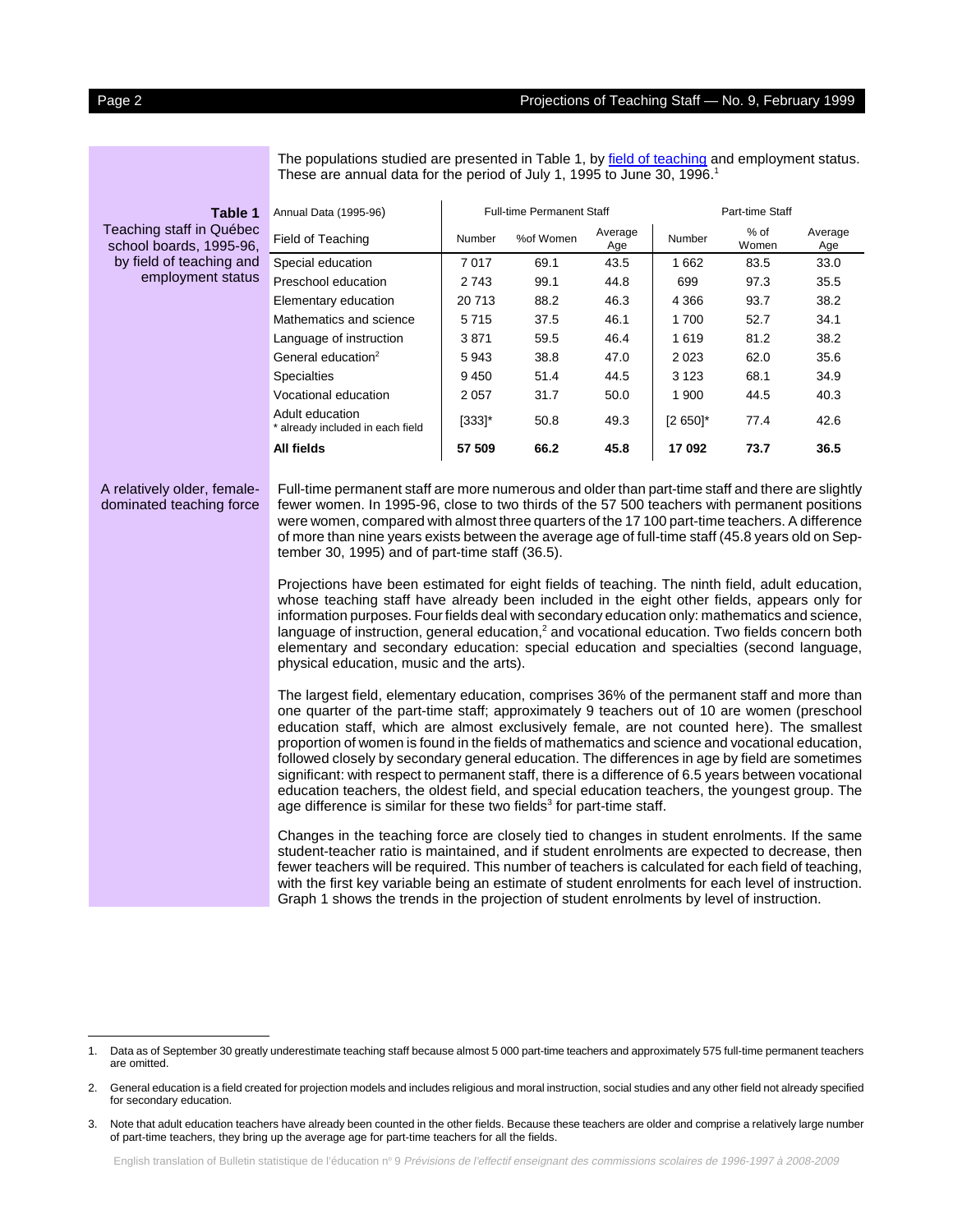<span id="page-2-0"></span>

<sup>1.</sup> The most recent provisional data indicate that the decline should continue after 2001-02, perhaps even as intensely.

English translation of Bulletin statistique de l'éducation nº 9 Prévisions de l'effectif enseignant des commissions scolaires de 1996-1997 à 2008-2009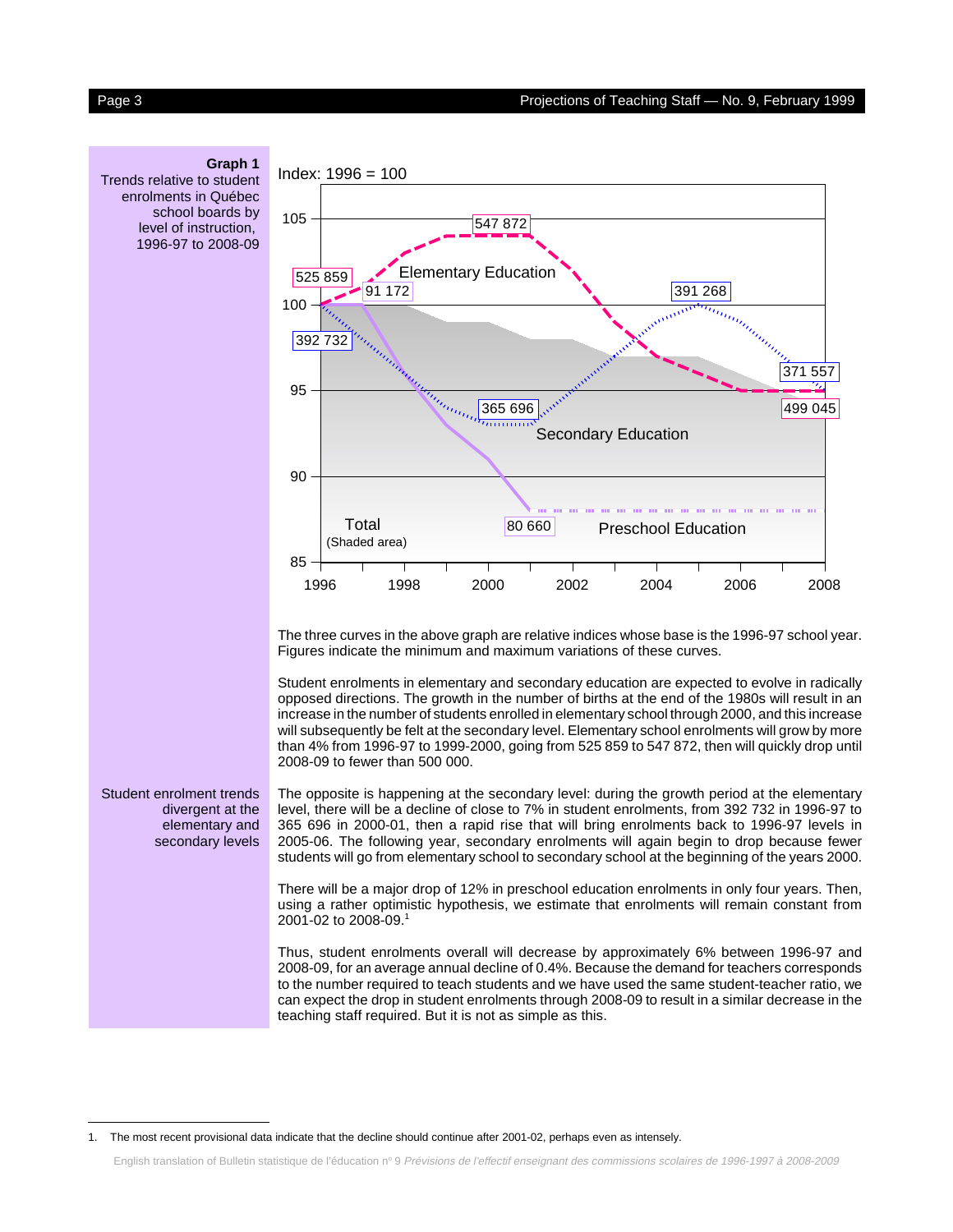<span id="page-3-0"></span>Considerable impact of new full-time kindergarten and curriculum reform

**Table 2** Projections of teaching staff in Québec school boards, 1996-97 to 2008-09, by employment status

(annual data)

Projections of teaching staff are established for each field of teaching. When a field is common to two levels of instruction, different trends in enrolments at each level cancel out or magnify the variations in teacher demand. Also, non-recurrent events may affect demand: for example, kindergarten for five-year-olds went from part-time to full-time, which increased teacher demand; and curriculum reform is expected to increase by one third the number of English, second language, teachers at the elementary level, as well as to result in more complex variations (upward or downward) in the different fields of teaching at the secondary level.

On the other hand, modification of pension plans and voluntary early retirement measures did not have any impact on teacher demand as those leaving their positions had to be replaced anyway, since the students could not be left without a teacher! We will see further on that massive departures instead had a marked impact on teacher supply and replacement hirings. Staff still employed after the various departures represent this supply.

Table 2 below presents projections for all permanent and part-time teachers in Québec school boards.

|    |                         | 1995-96 | 1996-97 | 1997-98 | 1998-99 | 1999-00 | 2000-01 | 2001-02 |
|----|-------------------------|---------|---------|---------|---------|---------|---------|---------|
|    | <b>Permanent staff:</b> | 57 509  | 57 598  | 59 383  | 59 088  | 58798   | 58 534  | 58 288  |
| 1. | Job creation            | $-576$  | 89      | 1785    | $-295$  | $-290$  | $-264$  | $-246$  |
| 2. | Attrition               | 2 3 5 6 | 3 0 4 5 | 8782    | 2 7 0 3 | 2805    | 2921    | 3075    |
| 3. | Retirement              | 1753    | 2478    | 8 1 9 9 | 1925    | 2029    | 2 1 4 6 | 2 2 9 4 |
| 4. | Gross recruitment: 1+2  | 1780    | 3 1 3 4 | 10 566  | 2 4 0 8 | 2515    | 2657    | 2829    |
|    | Part-time staff:        | 17092   | 16 966  | 17 355  | 17 278  | 17 218  | 17036   | 16 981  |
| 5. | Job creation            | 727     | $-126$  | 389     | $-77$   | -60     | $-182$  | $-55$   |
| 6. | Attrition               | 2 2 8 8 | 2541    | 6 3 0 5 | 2592    | 2579    | 2 5 6 6 | 2530    |
| 7. | Net promotions          | 1 4 20  | 1562    | 4689    | 1602    | 1594    | 1584    | 1563    |
| 8. | Gross recruitment: 5+6  | 3015    | 2415    | 6694    | 2515    | 2519    | 2 3 8 4 | 2 4 7 5 |
|    | Net recruitment: 4+8-7  | 3 3 7 5 | 3 9 8 7 | 12 571  | 3 3 2 1 | 3 4 3 9 | 3 4 5 7 | 3740    |
|    |                         |         |         |         |         |         |         |         |
|    |                         | 2002-03 | 2003-04 | 2004-05 | 2005-06 | 2006-07 | 2007-08 | 2008-09 |
|    | <b>Permanent staff:</b> | 58 119  | 58 000  | 57924   | 57 710  | 57 327  | 56 749  | 56 168  |
| 1. | Job creation            | $-169$  | $-119$  | -76     | $-214$  | $-383$  | $-578$  | $-581$  |
| 2. | Attrition               | 3 1 7 7 | 3 2 4 4 | 3 2 3 1 | 3 1 3 8 | 3 0 3 1 | 2 9 0 1 | 2776    |
| 3. | Retirement              | 2 3 8 7 | 2448    | 2 4 3 2 | 2 3 4 1 | 2 2 4 1 | 2 1 2 1 | 2012    |
| 4. | Gross recruitment: 1+2  | 3 0 0 8 | 3 1 2 5 | 3 1 5 5 | 2924    | 2648    | 2 3 2 3 | 2 1 9 5 |
|    | Part-time staff:        | 16 948  | 16 927  | 16916   | 16870   | 16784   | 16 650  | 16 515  |
| 5. | Job creation            | $-33$   | $-21$   | $-11$   | $-46$   | $-87$   | $-134$  | $-136$  |
| 6. | Attrition               | 2 5 2 3 | 2522    | 2 5 2 2 | 2 5 2 4 | 2518    | 2 5 0 4 | 2481    |
| 7. | Net promotions          | 1557    | 1554    | 1551    | 1 550   | 1545    | 1536    | 1522    |
| 8. | Gross recruitment: 5+6  | 2 4 9 0 | 2 5 0 1 | 2511    | 2478    | 2 4 3 1 | 2 3 7 0 | 2 3 4 5 |

Note: Job creation, attrition, net promotions and recruitment correspond to movements of staff from the previous year to the current year.

This table makes it possible to study interactions between teacher demand, supply and recruitment requirements. The table should be read from top to bottom, according to the line numbering.

- Figures in the **first line in bold** indicate the demand for permanent teachers.
- Line 1 successive variations in demand represent job creation. There may be an increase or a decrease in the number of jobs created; in 1997-98, job creation was abnormally high because of the additional demand for teachers for the new full-time kindergarten for five-year-olds.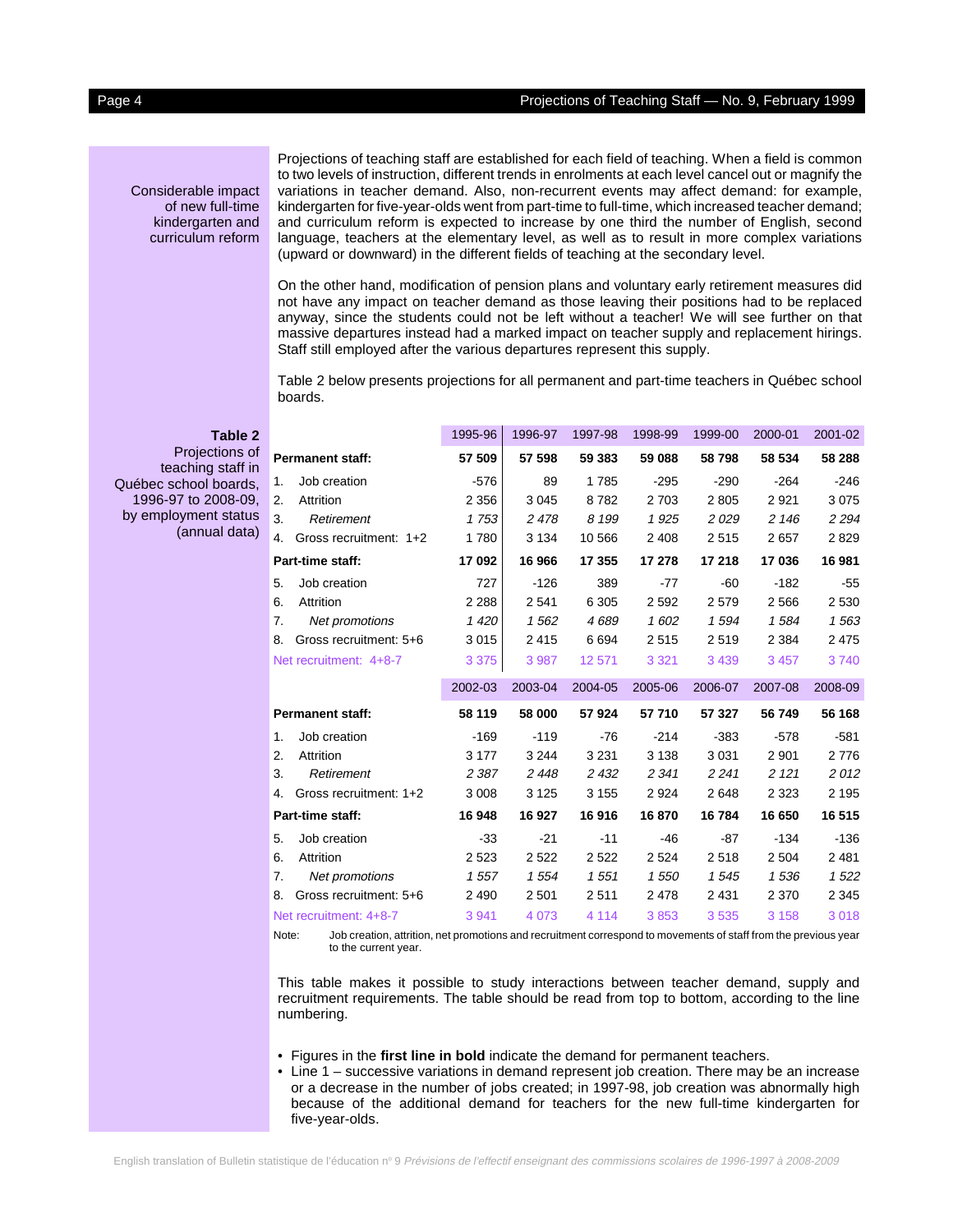|                                                                                                                          | • Line 2 – attrition represents the number of persons that must actually be replaced; it is the<br>difference between personnel departures and returns. In 1996-97, new retirement conditions<br>for RREGOP members increased attrition; the following year, exceptional measures related<br>to voluntary early retirement had the same effect.<br>• Line 3 – retirements are already included in the calculation of attrition, of which they form the<br>main constituent, but it is important to note that personnel departures occur at all ages and for<br>a variety of reasons. <sup>1</sup><br>• Lines 4 and 8 – gross recruitment is the sum of attrition and job creation. It corresponds to new<br>staff hired from part-time staff or the active pool. <sup>2</sup><br>• Figures on the second line in bold indicate the demand for part-time teachers.<br>• Lines 5 and 6 – job creation and attrition can be explained in the same way for part-time and<br>permanent staff.<br>• Line 7 – net promotions correspond to the movement or promotion of part-time staff into full-<br>time permanent positions, from which returns have been deducted; net promotions reduce<br>recruitment requirements for permanent staff.<br>• On the last line, net recruitment is the sum of the gross recruitment for both employment<br>statuses, from which net promotions have been deducted. |
|--------------------------------------------------------------------------------------------------------------------------|--------------------------------------------------------------------------------------------------------------------------------------------------------------------------------------------------------------------------------------------------------------------------------------------------------------------------------------------------------------------------------------------------------------------------------------------------------------------------------------------------------------------------------------------------------------------------------------------------------------------------------------------------------------------------------------------------------------------------------------------------------------------------------------------------------------------------------------------------------------------------------------------------------------------------------------------------------------------------------------------------------------------------------------------------------------------------------------------------------------------------------------------------------------------------------------------------------------------------------------------------------------------------------------------------------------------------------------------------------------------------------------------------|
| A diminishing<br>teaching force                                                                                          | The data in the table indicate that the teaching force is decreasing, but at a slower pace than<br>student enrolments. In effect, the figures in bold in Table 2 show that, even though enrolments<br>will decrease by 6% by 2008-09, permanent and part-time teaching staff will decrease only by<br>2% to 3% during the same period. Permanent staff should decrease by 1 340 teachers and part-<br>time staff by more than 575 teachers (if the portion of part-time staff remains the same) from<br>1995-96 to 2008-09.                                                                                                                                                                                                                                                                                                                                                                                                                                                                                                                                                                                                                                                                                                                                                                                                                                                                      |
|                                                                                                                          | Moreover, there was a significant increase in the teaching force in 1997-98, caused by the new<br>full-time kindergarten. The reduction in teaching staff through 2008-09 is therefore even greater<br>if 1997-98 is used as the reference year: -5.4% (-3 215) permanent teachers and -4.8% (-840)<br>part-time teachers; the parallel with student enrolments is thus easier to make, with teaching<br>staff decreasing by 5.4% during these years.                                                                                                                                                                                                                                                                                                                                                                                                                                                                                                                                                                                                                                                                                                                                                                                                                                                                                                                                            |
|                                                                                                                          | During the period studied, attrition will come into play for approximately 3 000 permanent<br>teachers and 2 000 part-time teachers (much more mobile), and the result will be a net<br>recruitment of more than 3 000 teachers, perhaps even more than 4 000 per year in 2003 and<br>2004.                                                                                                                                                                                                                                                                                                                                                                                                                                                                                                                                                                                                                                                                                                                                                                                                                                                                                                                                                                                                                                                                                                      |
| In 13 years, 80% of<br>permanent teachers and<br>more than twice the<br>number of part-time<br>teachers will be replaced | In spite of the exceptional number of departures in 1997-98, attrition will nevertheless affect<br>2 700 permanent teachers the following year. In fact, we can generally summarize the impact<br>of voluntary early retirement measures by the following statement: three years of retirement are<br>condensed into one year. If we add the attrition values for 13 years of projections, close to 80%<br>of the number of permanent teachers in the school boards in 1995-96 and more than twice the<br>number of part-time teachers will be replaced!                                                                                                                                                                                                                                                                                                                                                                                                                                                                                                                                                                                                                                                                                                                                                                                                                                         |
|                                                                                                                          | The essentials of teaching force mobility have been modelled for our projections. We can ob-<br>serve part of these movements by reading Table 2 in the following way. Let us consider the<br>observation data and the projections for the first year, 1996-97. To the 57 509 teachers who are<br>permanent, 89 must be added to meet the demands for 1996-97, that is, 57 598 persons. But<br>those who left their positions also need to be replaced; they are represented here by the attrition<br>of 3 045 teachers (including 2 478 retirements), hence a gross replacement hiring of 3 134<br>teachers. Because our education system would not be able to function without part-time staff,<br>we must also consider this group. In 1996-97, the demand for part-time staff decreased by 126<br>compared with the previous year, thereby bringing down recruitment requirements by the same<br>number. However, this segment of the teaching force is much more mobile and 2 541 teachers<br>(attrition) must be replaced. Part of the 2 541 left their positions (see Note 1 on page 5), but<br>1 562 were made permanent employees, thereby reducing recruitment requirements for                                                                                                                                                                                                        |

<sup>1.</sup> Teachers leave their positions for different reasons: departure from the school board, transfer to another employment category (e.g. becoming a manager or non-teaching professional for the school board), change in employment status within the same field of teaching or to another field. Deaths are included in departure from the school board.

<sup>2.</sup> Persons who are legally qualified to teach and are assigned to another personnel category are considered as being available for a qualified position for the purpose of the model for regulating pre-service teacher education programs; they are therefore part of the active pool.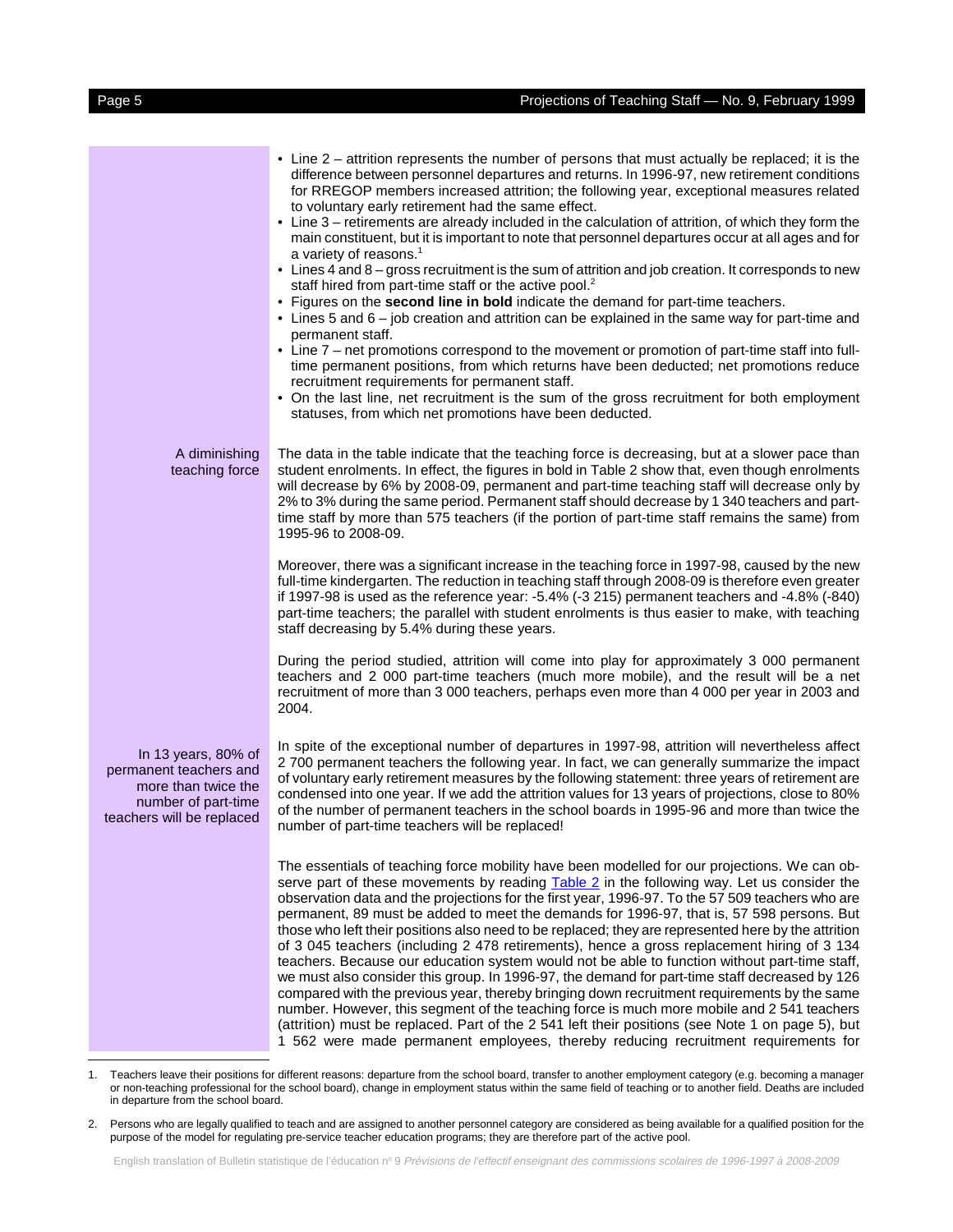permanent staff. Lastly, 3 987 teachers would have been hired to meet the 1996-97 staffing

<span id="page-5-0"></span>

|                                                                | permanent staff. Lastly, 3 987 teachers would have been nired to meet the 1996-97 staffing<br>requirements, that is, the sum of the gross recruitment of permanent staff and part-time staff,<br>from which are deducted net promotions of part-time staff who became permanent employees.                                                                                                                                                                                                                      |
|----------------------------------------------------------------|-----------------------------------------------------------------------------------------------------------------------------------------------------------------------------------------------------------------------------------------------------------------------------------------------------------------------------------------------------------------------------------------------------------------------------------------------------------------------------------------------------------------|
|                                                                | The fine analysis of teacher mobility <sup>1</sup> and the modelling of projections allow for a better<br>comprehension of recruitment requirements. A large part of the hiring is done "internally", that<br>is, those hired to teach for a particular year, regardless of whether they are permanent or part-<br>time, already worked in a school boards the previous year. This was the case for nine out of ten<br>permanent teachers and seven out of ten part-time teachers.                              |
|                                                                | The various departures are in fact more numerous than the attrition described in Table 2. In<br>effect, in a short one-year period, teacher departures are often followed by returns. The attrition<br>expressed in Table 2 corresponds to the number of persons that must actually be replaced and<br>not to the total number of departures.                                                                                                                                                                   |
| Complex mobility and<br>a great deal of<br>"internal" movement | We stated earlier that the projections have been broken down into eight fields of teaching.<br>Teacher demand changes differently for each field, and the composition of each field also affects<br>these changes. The various departures and hirings are different according to the age, gender<br>and pension plan of teachers.                                                                                                                                                                               |
|                                                                | All the fields of teaching will experience a decline in staff from 1995-96 to 2008-09, except for<br>language of instruction, where there will be an increase of 10%. The non-recurrent rise in staff<br>for preschool education in 1997-98 will be followed by a continuous drop in staff. Staffing<br>requirements for the fields of secondary specialties and vocational education <sup>2</sup> will remain<br>constant, while for elementary education and special education, they will decrease by 5%, and |

number of teachers required for each field of teaching.

**Table 3** Projections of permanent and part-time teaching staff in school boards and private schools, by field of teaching, 1996-97 to 2008-09 Field of Teaching 1995-96 1996-97 1998-99 2000-01 2002-03 2004-05 2006-07 2008-09 Special education 8 827 8 908 8 810 8 600 8 573 8 601 8 524 8 317 Preschool education 3 698 3 723 5 694 5 412 5 265 5 267 5 269 5 272 Elementary education 26 199 26 317 27 045 27 230 26 548 25 492 24 959 24 850 Mathematics and science 8 530 8 887 8 129 7 590 7 731 8 038 8 051 7 764 Language of instruction 6 239 6 117 5 947 6 650 6 770 7 027 7 037 6 796 General education<sup>3</sup> 9 114 8 928 8 605 7 573 7 731 8 069 8 082 7 759 Specialties3 13 893 13 778 13 675 13 982 13 967 14 032 13 919 13 592 Vocational education 3 957 4 238 4 246 4 246 4 246 4 246 4 246 4 246 Total 80 457 80 396 82 151 81 283 80 831 80 772 80 087 78 596

for mathematics and science, they will decrease by 9%. The table below illustrates, for evennumbered years only (to make the table easier to read), expected trends with respect to the

We can see that the fields of language of instruction, general education and mathematics and science will each experience, toward the year 2000, sudden upward and downward fluctuations in staffing requirements. How do we account for this? First, it should be remembered that as we saw in Graph 1, the secondary school teaching force will decrease until the beginning of the year 2000, which will result in a reduction in the teaching staff required for certain fields of teaching.

English translation of Bulletin statistique de l'éducation nº 9 Prévisions de l'effectif enseignant des commissions scolaires de 1996-1997 à 2008-2009

<sup>1.</sup> Table 410 of SIDE (regulatory aspect) shows the mobility of permanent and part-time teachers, as well as of back-up staff.

<sup>2.</sup> The projection model is based here on an estimate of students in vocational education where enrolments are kept at the same level.

<sup>3.</sup> The fields of general education and specialties appear in th[e appendix a](#page-12-0)nd are broken down according to each specialty concerned.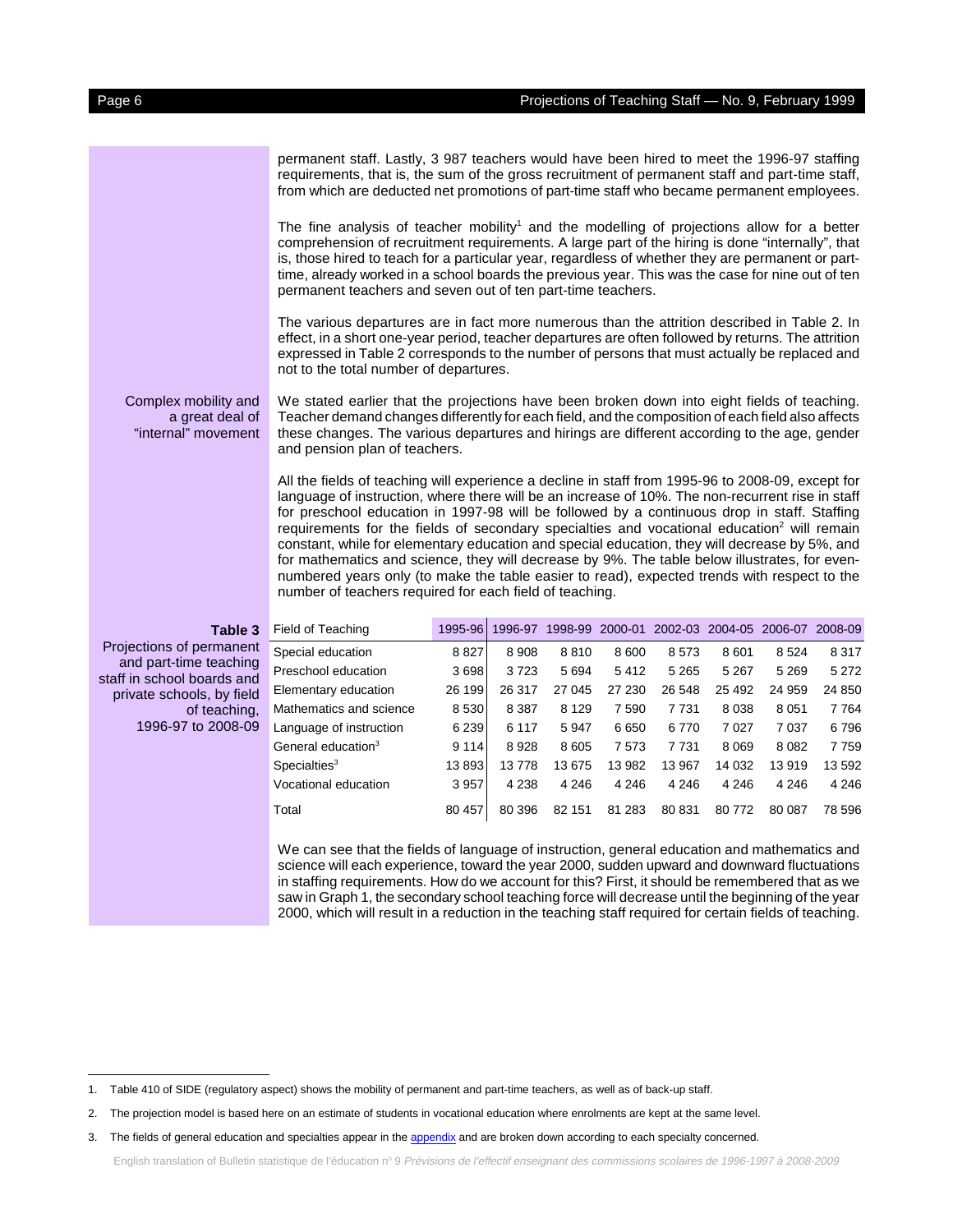<span id="page-6-0"></span>Then, curriculum reform<sup>1</sup> (taken into account in our projection model for 1999-2000 for elementary education and for 2000-01 for secondary education) will affect these fields of teaching.

In Table 3, private school teachers total approximately 5 800, that is, slightly more than 7% of the total teaching force. Their numbers are even greater when only secondary education is considered because they represent roughly 10% of the total teaching force.

Table 4<sup>2</sup> presents several indicators related to trends in projections of teaching staff by field of teaching. Age indicators make it possible to observe the aging and renewal of a field: average age, and the proportion of teachers under age 30, and age 50 and over. The proportion of women (in relation to the total number of teachers) reveals that the profession continues to be female-dominated.

| Table 4                                                                                    | Indicator                                                                                                                                                                                                                                                                                      | Permanent or full-time staff                                                                                                                                                                                                    | Part-time staff                                                                                                                                                              |  |  |  |
|--------------------------------------------------------------------------------------------|------------------------------------------------------------------------------------------------------------------------------------------------------------------------------------------------------------------------------------------------------------------------------------------------|---------------------------------------------------------------------------------------------------------------------------------------------------------------------------------------------------------------------------------|------------------------------------------------------------------------------------------------------------------------------------------------------------------------------|--|--|--|
| Several indicators,<br>by field of teaching,<br>of the projections of<br>teaching staff in | Average age                                                                                                                                                                                                                                                                                    | $-$ in continuous decline, from 45.8 in 1995-96 to 42.7<br>in 2007-08<br>- the highest: 50 in vocational education<br>- the lowest: 43.5 in special education                                                                   | - stable at 36.5, convergence towards 36<br>due to the input model<br>- the highest: 40 in vocational education, but<br>is dropping<br>- the lowest: 33 in special education |  |  |  |
| school boards,<br>1995-96 to 2008-09                                                       | Proportion of<br>teachers under<br>age 30                                                                                                                                                                                                                                                      | - 6% in 1995-96, 12.5% in 1997-98, 8.5% in<br>2008-09<br>- close to 10% in special education<br>- less than 1% in vocational education                                                                                          | - from 34% to 36% of total teaching force<br>- 50% in special education<br>- 45% in mathematics and science<br>- 9% in vocational education                                  |  |  |  |
|                                                                                            | Proportion of<br>teachers age 50<br>and over                                                                                                                                                                                                                                                   | - 34% in 1995-96, 29% in 1997-98, 34% in 2000-01,<br>25% in 2008-09<br>- the lowest: 22% in preschool education<br>- the highest: 55% in vocational education<br>-40% in language of instruction and mathematics<br>and science | - from 12.5% to 13% of total teaching force<br>- from 6% to 7% in special education, in<br>mathematics and science, and in<br>secondary specialties                          |  |  |  |
|                                                                                            | Proportion of<br>women                                                                                                                                                                                                                                                                         | - 66%, on the rise to reach 74% at the end of the<br>period<br>- in 2006-07, there will be more women than men in<br>all fields, except vocational education                                                                    | - 74%, stable due to the input model<br>- in 2006-07, there will be more women than<br>men in all fields, except vocational<br>education                                     |  |  |  |
|                                                                                            | Teachers in Québec school boards will be at their oldest between 1995-96 and 2000-01. Why<br>this five-year interval? Because the average age was at its highest in 1995-96, but the proportion<br>of teachers aged 50 and over continues to grow. Obviously, the early retirements in 1997-98 |                                                                                                                                                                                                                                 |                                                                                                                                                                              |  |  |  |

eachers aged 50 and over continues to grow. Obviously, the early retirements in 1997-98 reduced the number of teachers aged 50 and over, from 36% to less than 29% of the permanent teaching force, but this was only temporary and the proportion will climb to 34% in 2000-01 before a permanent decline sets in. At the same time, the proportion of young people under age 30 has benefited by the hiring that resulted from early retirements, but the process for becoming permanent is so lengthy that the number of teachers under age 30 already started to decline in 1998-99.

The average age of teachers who become permanent (full-time) each year is roughly 34, while it is almost 32 for part-time staff. Almost three quarters of these new employees are women. These values have been used for the duration of the projection because they have been stable for several years now.

A slow rejuvenation of an aging teaching force

<sup>1.</sup> The curriculum reform changes the subject-time allocation for elementary and secondary education. The surplus or shortage of teachers in certain subject areas will in large part be compensated for by moving staff around in the various fields of teaching.

**At the elementary level**, the most important change is the teaching of English as a second language starting in Elementary III, which will result in a one-third increase in the staff required for this field. Because this teaching time has been taken away from elementary school teachers, there will be approximately 2% fewer of them. Our model takes into account the new subject-time allocation as of the 1999-2000 school year.

**At the secondary level**, the number of teachers for French, language of instruction (+20%) and French as the second language (+30%) will increase, and will in part be offset by the decrease in science and technology teachers–we have not taken into account here the Minister's recent intentions announced well after our calculations were done–and the decreases in other general education fields. The increase in social science teachers (+20%) should also be compensated for by a decrease in the number of teachers required for the other general education fields. Our model takes into consideration the new subjecttime allocation for secondary education as of the 2000-01 school year.

<sup>2.</sup> Table 4 summarizes the information in Tables  $\frac{4a}{4b}$  and  $\frac{4b}{4b}$  that appear in th[e appendix.](#page-13-0)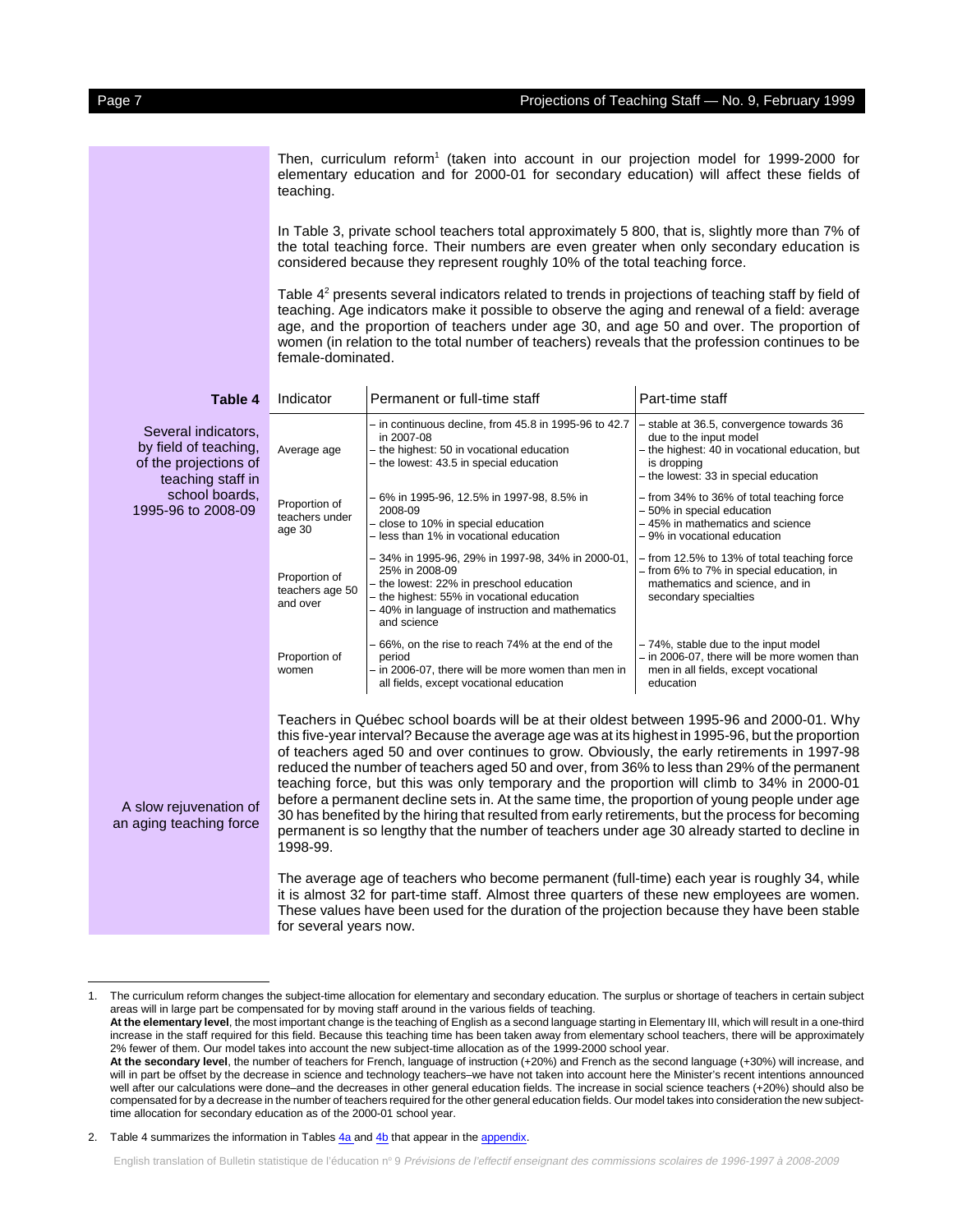|                                                                                              | If we take into account the fact that a student earns a bachelor's degree in education at age 27<br>on average, <sup>1</sup> we can observe that access to the teaching profession on a full-time or part-time<br>basis can take five to seven years!                                                                                                                                                                                                                                                                                                                                                               |
|----------------------------------------------------------------------------------------------|---------------------------------------------------------------------------------------------------------------------------------------------------------------------------------------------------------------------------------------------------------------------------------------------------------------------------------------------------------------------------------------------------------------------------------------------------------------------------------------------------------------------------------------------------------------------------------------------------------------------|
| Retirements account<br>for at least two thirds<br>of all departures of<br>permanent staff    | Because new teachers are hired after some leave, the proportion of women in the total teaching<br>force will tend to increase, to settle around 73% to 74%. In 2006-07, there will be more women<br>than men in all the fields of teaching, except in vocational education.                                                                                                                                                                                                                                                                                                                                         |
|                                                                                              | Why are teachers leaving? Retirement is the primary reason for permanent teachers: accounting<br>for half of the departures in 1991-92, retirements quickly rose to almost two thirds in 1994-95.<br>Then in 1995-96, new retirement conditions for RREGOP members resulted in the number of<br>retirements representing 74% of all departures, and in 1996-97, 90%! Retirements are, however,<br>expected to decline rapidly and fluctuate between 62% and 66% through 2008-09.                                                                                                                                    |
|                                                                                              | On September 30 of their last year of teaching, women who retired were on average slightly<br>older than 55 years of age and men were 57 years of age. Voluntary early retirement measures<br>temporarily brought down this average age to 53.7 for women and 55.2 for men.                                                                                                                                                                                                                                                                                                                                         |
|                                                                                              | Other departures concern teachers who leave the school boards, at the rate of 500 to 600<br>teachers per year. The average age for women is approximately 47 and for men, 51. Also,<br>almost 400 other teachers change status or employment category each year; on average, they<br>are 40 to 43 years old.                                                                                                                                                                                                                                                                                                        |
| Each year, 20% of part-<br>time staff leave the<br>school boards and 10%<br>become permanent | Most part-time teacher departures are a result of a change in status: they become permanent<br>(approximately 10% annually) and others become back-up staff. Approximately 20% of part-time<br>teachers leave the school boards each year. On September 30, 1995, women who changed<br>status were slightly older than 34 years of age and men, 33 years of age. Women who left part-<br>time teaching and who were not employed by a school board the following year were on average<br>37 years old, and men, 35.5 years old.                                                                                     |
|                                                                                              | Lastly, relatively speaking, part-time teachers were much more mobile than permanent teachers.<br>In effect, if the exceptional number of departures in 1996-97 is not taken into consideration, the<br>attrition rate (or the proportion of the teaching force that actually needs to be replaced) varies<br>from 4% to 5% with respect to permanent staff, compared to 15% for part-time staff.                                                                                                                                                                                                                   |
| Significant recruitment<br>requirements                                                      | The replacement of teaching staff leads us to the topic of recruitment requirements. Just as<br>attrition could be presented as a rate, so too can recruitment: the teachers to be hired in relation<br>to the total teaching force. If we do not take into account the net recruitment rate of 16.4%<br>resulting from voluntary early retirement measures, net recruitment was 4.3% in 1998-99, will<br>be 5.5% in 2003-04 and will then drop to 4.2% in 2008-09. These rates therefore represent a<br>hiring of 3 500 teachers in 1998-99, 4 500 teachers in 2004-05 and close to 3 200 teachers in<br>2008-09.2 |
|                                                                                              | We will now examine how these recruitment requirements are broken down among the various<br>fields of teaching, using Graph 2 and Table 5.                                                                                                                                                                                                                                                                                                                                                                                                                                                                          |

<sup>1.</sup> SIDE, Table 300: teaching diplomas awarded from 1980-81 to 1996-97.

<sup>2.</sup> These figures do not correspond to those in Table 2 because teachers in private schools are not included in the table. Recruitment requirements for this sector will vary between 260 teachers now and slightly under 400 teachers in 2004-05, before dropping to 225 teachers in 2008-09. Secondary school enrolments are higher in the private sector than in the public sector. The general decline in enrolments, and a constant student-teacher ratio, should also be reflected in the private sector. In our projection model, we supposed that the share of private education in Québec will increase very slightly.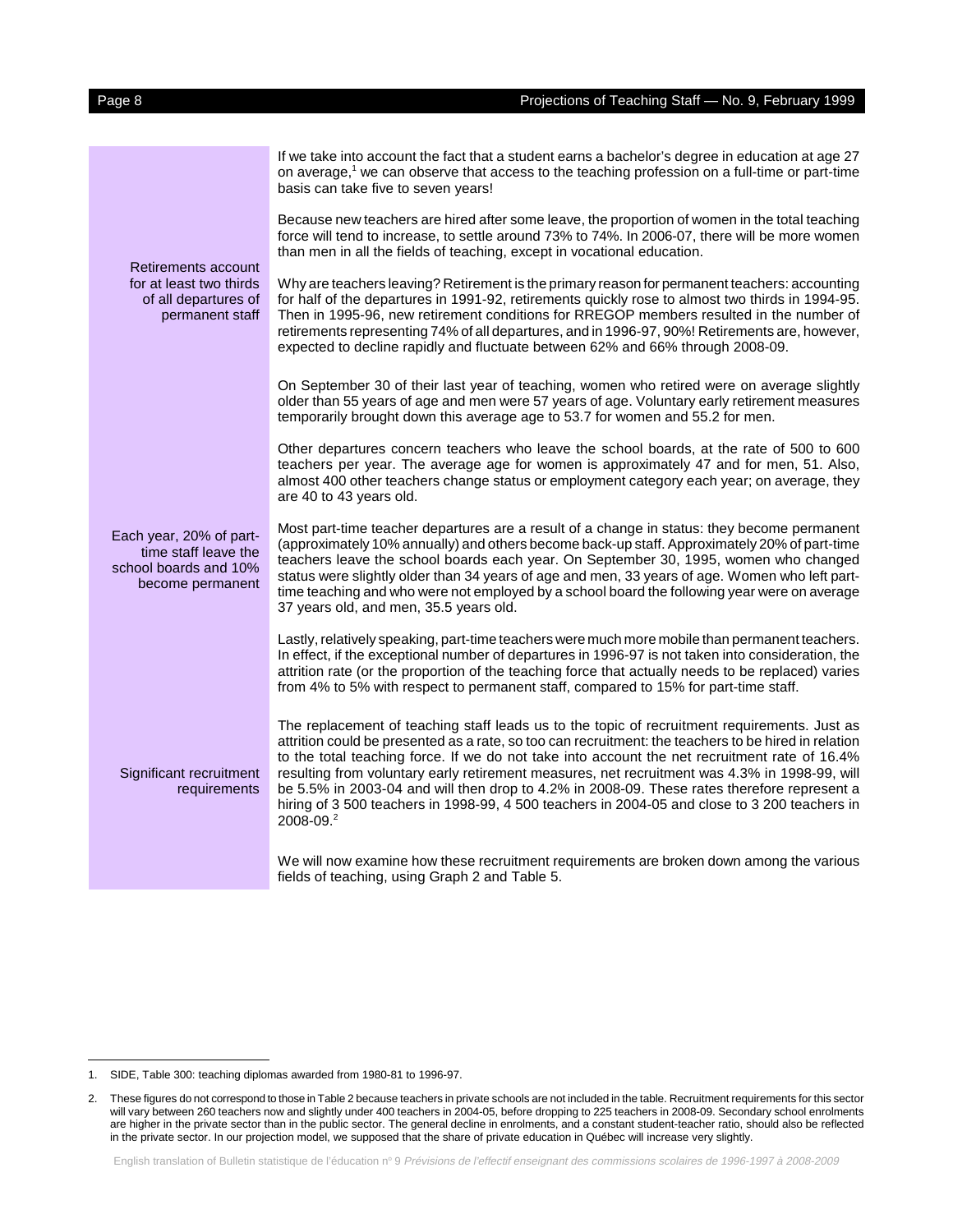

Graph 2 shows projections of recruitment requirements for teaching staff in Québec by field of teaching, from 1996-97 to 2008-09 (1995-96 is an observation year). Recruitment requirements for elementary education appear in the form of vertical block graphs at a different scale, given their relative importance.

The massive hirings in 1997-98 resulting from the early retirement program are very evident here. That same year, preschool education, which was offered on a full-time basis for the first time, also necessitated a hiring of 2 625 teachers; as a result, recruitment requirements for this field are expected to decline over the next four years.

Sharp variations in recruitment requirements for 1999-2000 and 2000-01 in language of instruction and the specialties (on the rise) and in mathematics and science, and secondary general education (on the decline) are due to the curriculum reform (see Note 1 on page 7). They appear here because our model takes into account all changes in the subject-time allocation for elementary education in 1999-2000 and secondary education in 2000-01. The calendar and conditions for implementation of the reform were not known when our projections were calculated.

Toward 2005-06, recruitment requirements for language of instruction, mathematics and science, and secondary general education will decrease. This is also the case for the specialties which, contrary to the three preceding fields, are common to both elementary and secondary education.

[Graph 1 d](#page-2-0)emonstrates that it is very difficult to establish a parallel between teacher recruitment requirements and changes in student enrolments. Teacher demand is well represented in Graph 1, but recruitment requirements depend on the mobility of the staff in each field, the demographic structure of the staff (age, gender, pension plan) and the demand itself.

Table 5 presents a breakdown by percentage of recruitment requirements for the eight fields of teaching and gives a good idea of recruitment requirements through 2008-09.

### **Graph 2** Projections of recruitment

requirements for teaching staff in Québec, by field of teaching, 1996-97 to 2008-09

Very different recruitment requirements, depending on the field of teaching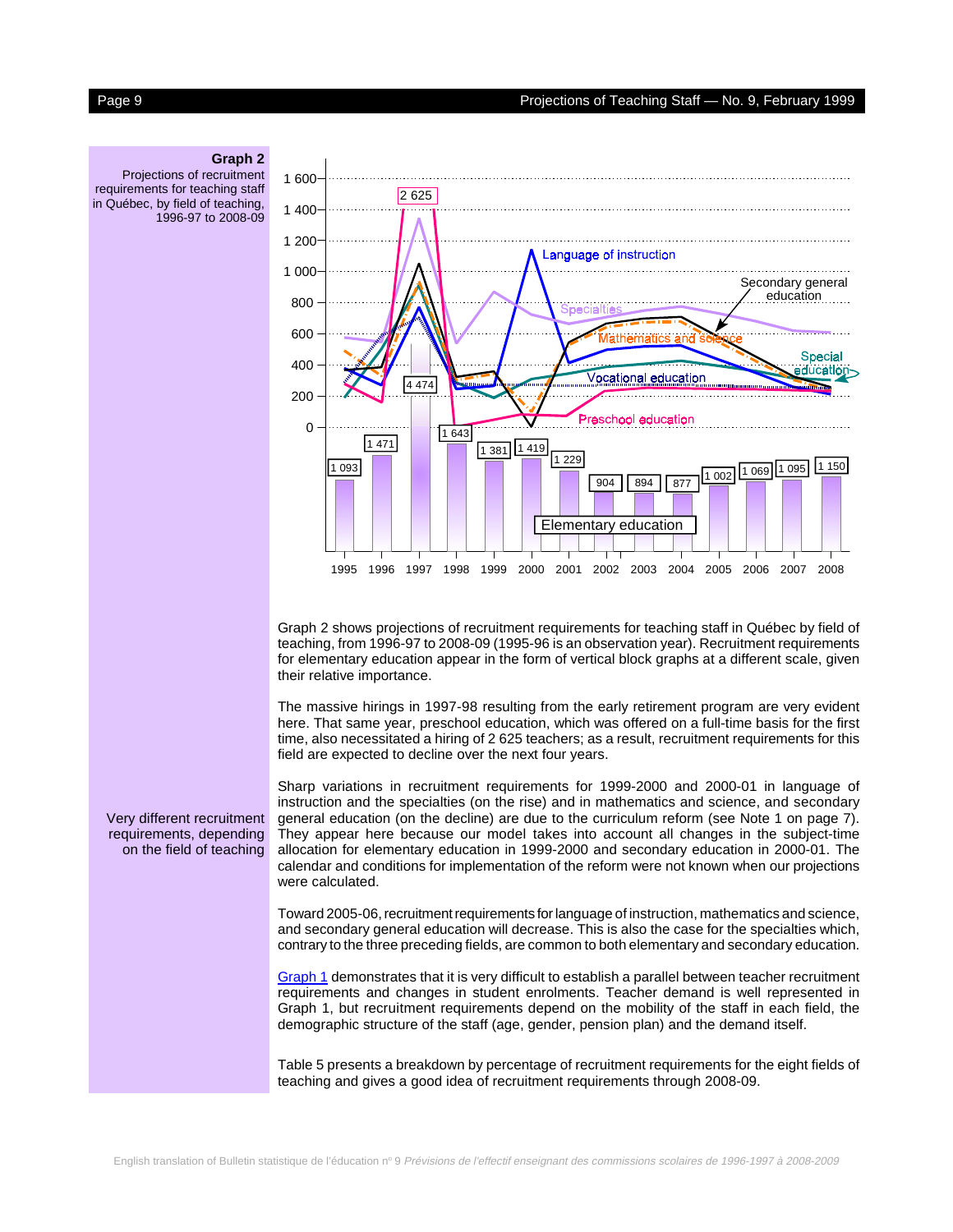### Page 10 Projections of Teaching Staff — No. 9, February 1999

<sup>1.</sup> See SIDE, Table 500 and on (regulatory aspect).

programs but primarily to guide as adequately as possible future teachers so that labour market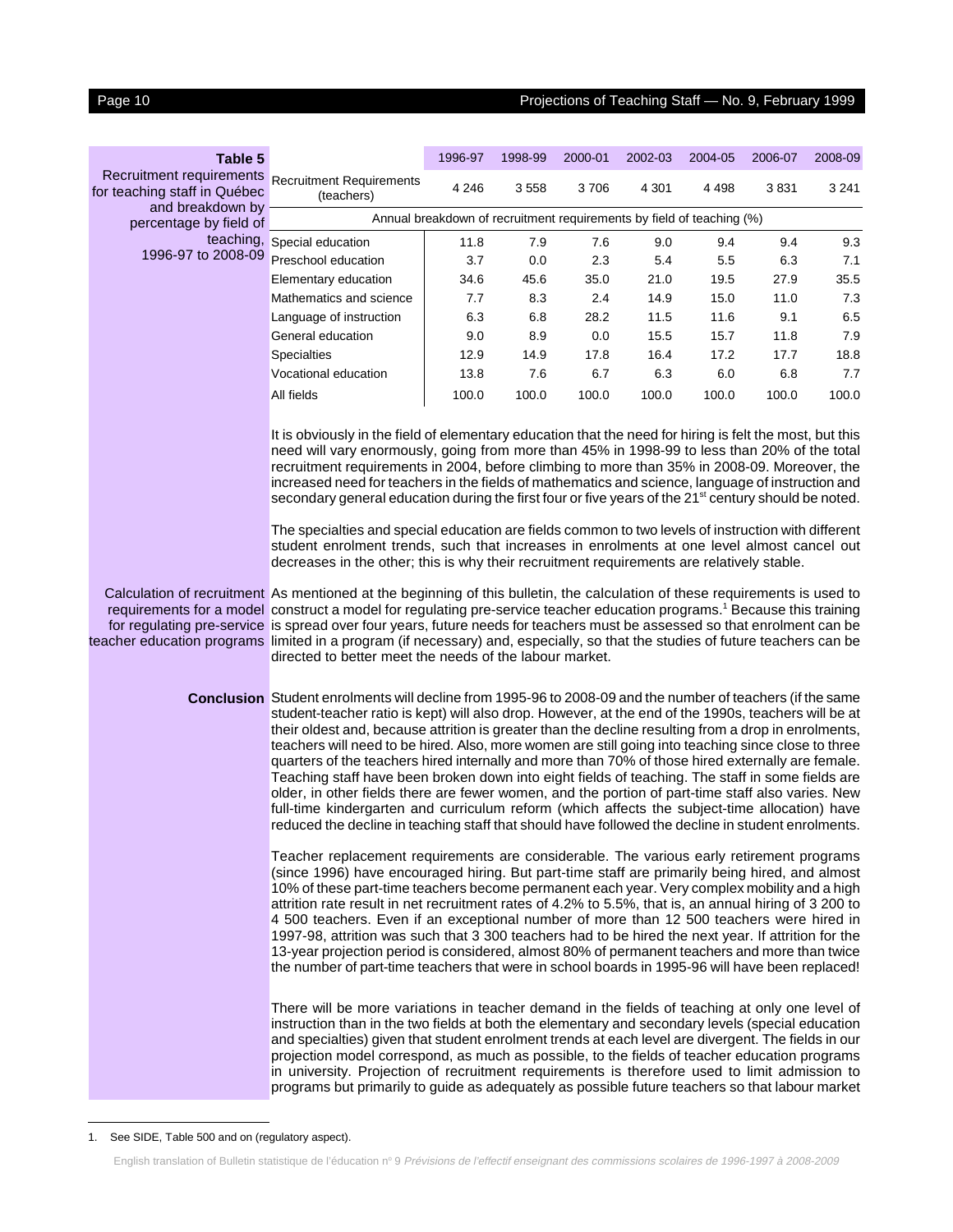|                                                                  | needs can be met. <sup>1</sup>                                                                                                                                                                                                                                                                                                                                                                                                                                |
|------------------------------------------------------------------|---------------------------------------------------------------------------------------------------------------------------------------------------------------------------------------------------------------------------------------------------------------------------------------------------------------------------------------------------------------------------------------------------------------------------------------------------------------|
|                                                                  | From 1995-96 to 2008-09, there will be significant teacher turnover. The large number of<br>departures as well as recruitment requirements will contribute to draining the labour market.<br>Teacher education programs are now regulated and future needs estimated. The massive hirings<br>in 1997-98 should have eliminated a large part of the considerable pool of qualified candidates<br>who could not find part-time or full-time teaching positions. |
|                                                                  | For further information: Raymond Ouellette (418) 644-3956                                                                                                                                                                                                                                                                                                                                                                                                     |
|                                                                  |                                                                                                                                                                                                                                                                                                                                                                                                                                                               |
|                                                                  |                                                                                                                                                                                                                                                                                                                                                                                                                                                               |
|                                                                  |                                                                                                                                                                                                                                                                                                                                                                                                                                                               |
| <b>Other Education Statistics</b><br><b>Bulletins available:</b> | Lespérance, André. Level of Graduation Upon Leaving the Education System, No. 1,<br>November 1997.                                                                                                                                                                                                                                                                                                                                                            |
|                                                                  | Demers, Marius. Statutory Salaries and Teaching Time of Teachers in Public Elementary and<br>Lower Secondary Schools: A Comparison of Québec and OECD Countries, No. 2,<br>November 1997.                                                                                                                                                                                                                                                                     |
|                                                                  | Demers, Marius. Educational Expenditure Relative to the GDP: A Comparison of Québec and<br>OECD Countries, No. 3, June 1998.                                                                                                                                                                                                                                                                                                                                  |
|                                                                  | Maheu, Robert. Graduation from Secondary School, College and University in 1995: A<br>٠<br>Comparison of Québec and OECD Countries, No. 4, June 1998.                                                                                                                                                                                                                                                                                                         |
|                                                                  | Beauchesne, Luc. Secondary School and College Graduates: A Sociodemographic Analysis,                                                                                                                                                                                                                                                                                                                                                                         |
|                                                                  | No. 5, June 1998.                                                                                                                                                                                                                                                                                                                                                                                                                                             |
|                                                                  | Saint-Germain, Claude. Québec Student Achievement in Mathematics and Science: An<br>$\bullet$                                                                                                                                                                                                                                                                                                                                                                 |
|                                                                  | International Comparison, No. 6, June 1998.                                                                                                                                                                                                                                                                                                                                                                                                                   |
|                                                                  | Foucault, Diane. The Aboriginal School Population of Québec, No. 7, September 1998.<br>۰                                                                                                                                                                                                                                                                                                                                                                      |
|                                                                  | Demers, Marius. The Return on Investment in Education, No. 8, November 1998.                                                                                                                                                                                                                                                                                                                                                                                  |

<sup>1.</sup> The most complete statistical review of the labour market for teachers can be found in SIDE–see the first page of this bulletin for more information.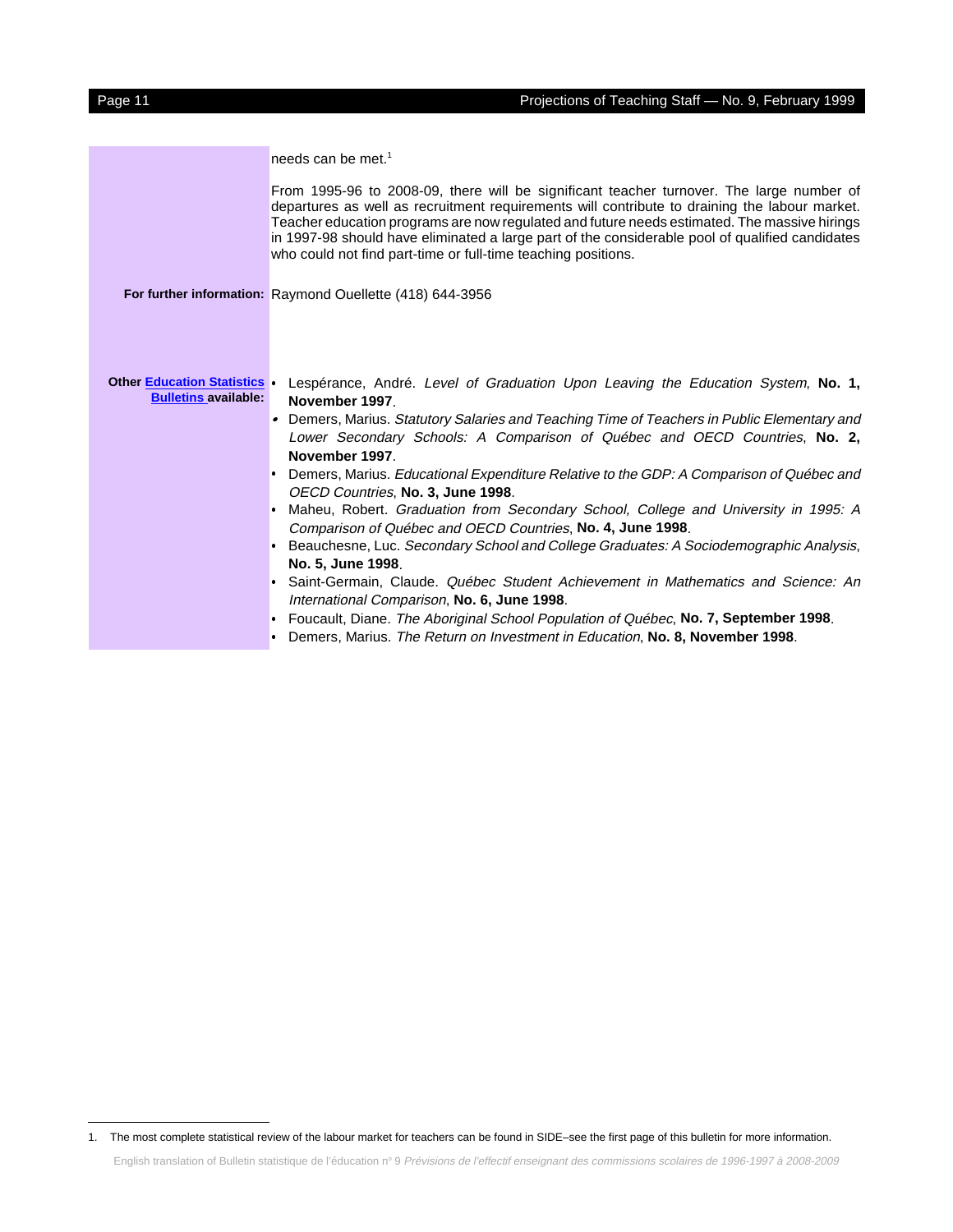<span id="page-11-0"></span>

| Giussai y                                |                                                                                                                                                                                                                                                                                                                                                                                                                                                                                                                                                                                                                                                                                                                                                                                                                                                                                                                                                                                                                                                                                                                                                                        |  |  |  |  |  |
|------------------------------------------|------------------------------------------------------------------------------------------------------------------------------------------------------------------------------------------------------------------------------------------------------------------------------------------------------------------------------------------------------------------------------------------------------------------------------------------------------------------------------------------------------------------------------------------------------------------------------------------------------------------------------------------------------------------------------------------------------------------------------------------------------------------------------------------------------------------------------------------------------------------------------------------------------------------------------------------------------------------------------------------------------------------------------------------------------------------------------------------------------------------------------------------------------------------------|--|--|--|--|--|
|                                          | By-the-lesson, hourly-paid or substitute teaching<br><b>Employment status</b><br><b>Field of teaching</b><br>Other employment status<br>Part-time<br>Pension plan<br><b>Permanent or full-time</b><br><b>RREGOP and RRE</b><br><b>Specialties</b>                                                                                                                                                                                                                                                                                                                                                                                                                                                                                                                                                                                                                                                                                                                                                                                                                                                                                                                      |  |  |  |  |  |
| <b>Employment status</b>                 | Employment status defines the contract of engagement, employment security, remuneration and<br>workload of teachers. We cannot, unfortunately, change the terminology that has been accepted<br>for more than 30 years, in spite of its imperfections and ambiguity. In effect, terminology<br>pertaining to status sometimes evokes the notion of duration of work, when in fact, duration of<br>work is quite distinct from status. Permanent or full-time and part-time are the two statuses used<br>in this study. Others exist: hourly-paid, by-the-lesson and substitute.                                                                                                                                                                                                                                                                                                                                                                                                                                                                                                                                                                                        |  |  |  |  |  |
| <b>Field of teaching</b>                 | A field of teaching is a grouping of positions in a certain number of areas of activities or<br>specialties. Projections are broken down for nine fields: special education, preschool education,<br>elementary education, specialties, mathematics and science, language of instruction, other areas<br>in general education, vocational education and adult education. The name of each field<br>corresponds as much as possible to the name of the teacher education program that leads to a<br>position in the field.<br>Specialties at the secondary level are second language, physical education, music, and the arts.<br>For the calculation of projections, adult education teachers have been added to the staff in each<br>field.                                                                                                                                                                                                                                                                                                                                                                                                                           |  |  |  |  |  |
| <b>Other employment</b><br><b>status</b> | Teachers who are employed in a position that does not require legal qualification to teach are<br>grouped under the category of other employment status.<br>Teacher-by-the-lesson: teachers whose contract specifies the instruction that they agree to<br>provide students; the number of teaching hours cannot exceed one third the annual maximum<br>workload of a full-time teacher. This status is reserved for teaching in the youth sector of school<br>boards.<br>Hourly-paid teacher: teachers employed directly by the school board to teach programs in adult<br>education or vocational education, who have no written contract and who receive an hourly wage<br>set in conformity with the collective agreement in effect in adult education or vocational education.<br>Substitute teacher (fewer than 20 days): persons other than a permanent teacher, hired for a<br>period of fewer than 20 days to replace an absent teacher. For substitute teaching for 20<br>consecutive days or more, the substitute teacher will be paid according to the pay scale of<br>permanent teachers. The two statuses are reserved for teaching in the youth sector. |  |  |  |  |  |
| <b>Part-time</b><br>(employment status)  | Teachers with a part-time contract of engagement. These individuals are employed for an<br>incomplete school day, an incomplete school week or an incomplete school year. They may,<br>however, work on a full-time basis for one complete school year when they replace a permanent<br>teacher. Part-time teachers are remunerated according to the same pay scale as permanent<br>teachers.                                                                                                                                                                                                                                                                                                                                                                                                                                                                                                                                                                                                                                                                                                                                                                          |  |  |  |  |  |

### **Glossary**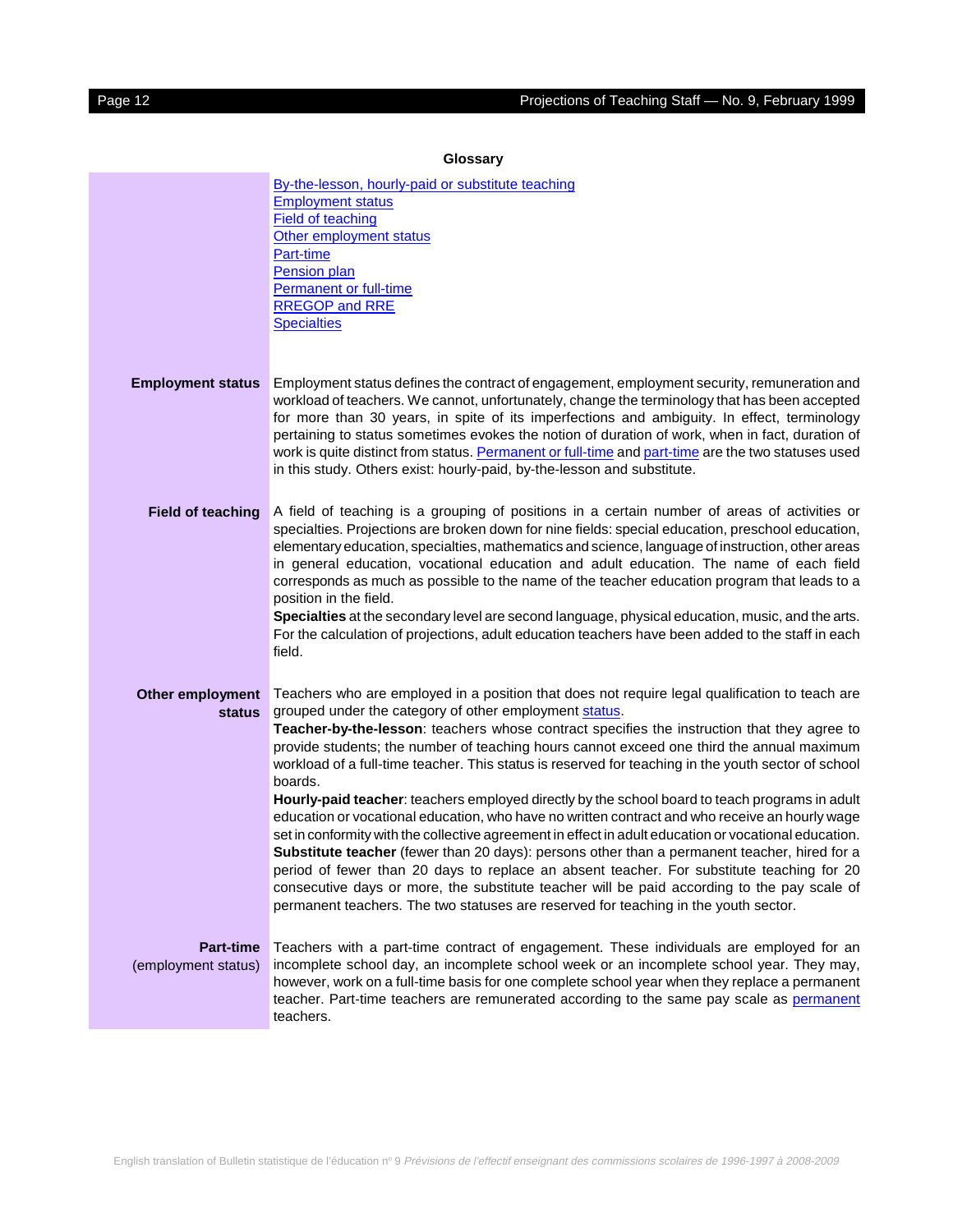<span id="page-12-0"></span>**Pension plan** Teachers belong primarily to two major pension plans: the **RRE** and the **RREGOP**. The Régime de retraite des enseignants (RRE) concerns only permanent teachers hired before July 1, 1973. This plan offers retirement conditions that differ according to gender, and it allows women to retire sooner than men. Less than 28% of permanent teachers contributed to the RRE in 1995-96. To the RRE, we added all other teachers who are members of a pension plan other than the RREGOP, that is, approximately 30 teachers primarily from the Régime de retraite des fonctionnaires (RRF). The Régime de retraite des employés du gouvernement et des organismes publics (RREGOP) is the pension plan of all employees hired after July 1, 1973, as well as of all those hired before this date but who transferred their rights during a transitional period in the mid-1970s. The RREGOP does not offer different retirement conditions for men and women, and it does not allow early retirement without financial penalty before age 60.

**Permanent or full-time** (employment status)

"regular" in collective agreements

Teachers who, being neithe[r by-the-lesson,](#page-11-0) no[r part-time, h](#page-11-0)ave a written contract of engagement in accordance with Appendix III-c) of the collective agreements of the Centrale de l'enseignement du Québec (CEQ), the Provincial Association of Catholic Teachers (PACT) and the Provincial Association of Protestant Teachers (PAPT). Except in the cases of availability or surplus, these teachers are employed on a full-time basis. After two years of service, teachers become permanent; however, approximately 30 teachers who are not legally qualified to teach are hired on a full-time basis during the school year. Because they occupy positions of permanent teachers, they have been included here with permanent staff.

The term "regular" has been used in the collective agreements for more than 30 years. In this bulletin, "permanent" or "full-time" was preferred.

#### **Appendix 1**

| Table 3a                                                 | Field of Teaching                                                                                                    | 1995-96 | 1996-97 | 1998-99 | 2000-01 | 2002-03 | 2004-05 | 2006-07 2008-09 |         |
|----------------------------------------------------------|----------------------------------------------------------------------------------------------------------------------|---------|---------|---------|---------|---------|---------|-----------------|---------|
| Projections of permanent<br>and part-time teaching       | <b>General Education</b>                                                                                             |         |         |         |         |         |         |                 |         |
| staff in school boards and<br>private schools, for areas | Moral and religious<br>instruction                                                                                   | 1483    | 1 4 5 7 | 1 4 0 5 | 1 3 6 4 | 1 3 9 2 | 1452    | 1454            | 1 3 9 6 |
| in the fields of general                                 | Social studies                                                                                                       | 2 9 0 8 | 2851    | 2750    | 3 2 0 2 | 3 2 7 0 | 3412    | 3418            | 3 2 8 4 |
| education and specialties,                               | Computer science                                                                                                     | 413     | 406     | 391     | 379     | 387     | 404     | 404             | 388     |
| 1996-97 to 2008-09                                       | Miscellaneous, general<br>education                                                                                  | 4 3 1 2 | 4 2 1 3 | 4 0 6 2 | 2629    | 2685    | 2801    | 2803            | 2690    |
|                                                          | <b>Specialties</b>                                                                                                   |         |         |         |         |         |         |                 |         |
|                                                          | "Accueil" and linguistic<br>support                                                                                  | 769     | 804     | 806     | 804     | 797     | 790     | 780             | 767     |
|                                                          | English as a second<br>language                                                                                      | 4 172   | 4 1 3 7 | 4 0 6 7 | 4 4 0 0 | 4416    | 4 4 7 5 | 4 4 4 9         | 4 3 3 0 |
|                                                          | French as a second<br>language and French<br>immersion                                                               | 1575    | 1 5 2 4 | 1 5 3 5 | 1661    | 1 650   | 1641    | 1 6 2 4         | 1 5 9 5 |
|                                                          | Physical education                                                                                                   | 4 0 61  | 4 0 3 2 | 4 0 1 6 | 3936    | 3923    | 3925    | 3889            | 3803    |
|                                                          | The arts                                                                                                             | 3 3 1 6 | 3 3 0 2 | 3 2 7 3 | 3 2 0 1 | 3 2 0 2 | 3 2 2 3 | 3 1 9 6         | 3 1 1 7 |
|                                                          | Nata: The projections of these two fields are expended by epocially and figures hous hoop revolad off the sum of the |         |         |         |         |         |         |                 |         |

Note: The projections of these two fields are expanded by specialty and figures have been rounded off; the sum of the components of a field may therefore differ from the total for the field indicated i[n Table 3.](#page-5-0)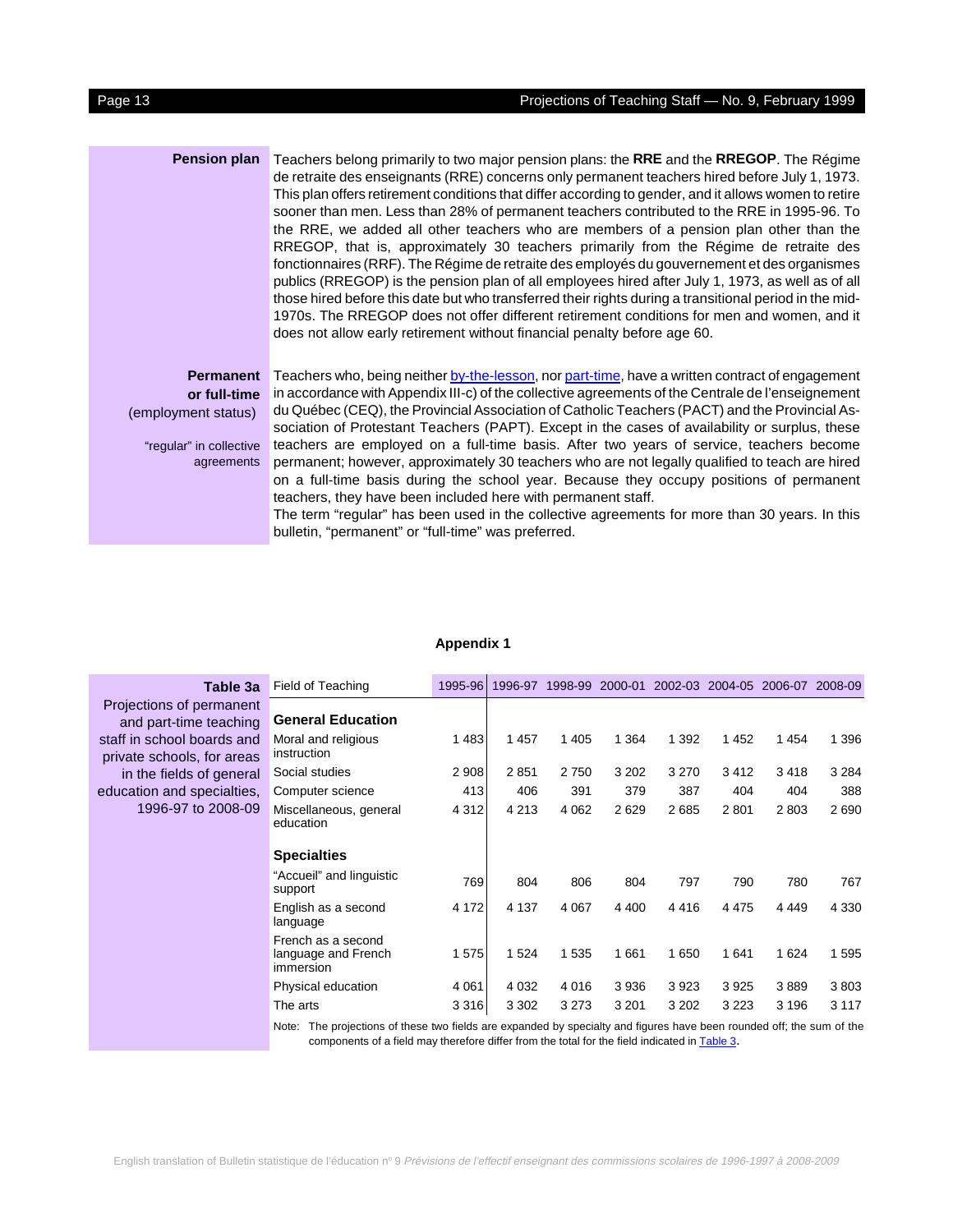# <span id="page-13-0"></span>Page 14 **Projections of Teaching Staff — No. 9, February 1999**

| Table 4a                                     | Field of Teaching              | 1995-96 |         |      | 1996-97 1998-99 2000-01 2002-03 2004-05 2006-07 2008-09 |      |      |      |         |
|----------------------------------------------|--------------------------------|---------|---------|------|---------------------------------------------------------|------|------|------|---------|
| Several indicators,<br>by field of teaching, | <b>Special Education</b>       |         |         |      |                                                         |      |      |      |         |
| of the projections of                        | average age                    | 43.5    | 43.3    | 42.3 | 43.0                                                    | 43.3 | 43.4 | 43.4 | 43.5    |
| teaching staff in                            | under age $30$ (%)             | 9.7     | 9.6     | 10.1 | 7.7                                                     | 7.5  | 8.0  | 8.3  | 7.8     |
| school boards,<br>1995-96 to 2008-09         | age 50 and over (%)            | 25.9    | 26.7    | 23.6 | 28.0                                                    | 29.4 | 29.2 | 28.3 | 27.6    |
|                                              | proportion of women (%)        | 69.1    | 69.8    | 71.7 | 72.7                                                    | 74.3 | 76.1 | 77.7 | 79.1    |
| (details of <b>Table 4)</b>                  | <b>Preschool Education</b>     |         |         |      |                                                         |      |      |      |         |
|                                              | average age                    | 44.8    | 44.9    | 40.6 | 41.6                                                    | 42.1 | 42.1 | 42.0 | 42.1    |
|                                              | under age $30$ (%)             | 5.7     | 6.5     | 21.0 | 14.6                                                    | 9.9  | 8.2  | 9.0  | 9.3     |
|                                              | age 50 and over (%)            | 22.1    | 25.8    | 21.2 | 27.3                                                    | 28.3 | 26.5 | 24.5 | 22.6    |
|                                              | proportion of women (%)        | 99.1    | 99.0    | 98.5 | 98.4                                                    | 98.4 | 98.3 | 98.2 | 98.1    |
|                                              | <b>Elementary Education</b>    |         |         |      |                                                         |      |      |      |         |
|                                              | average age                    | 46.3    | 46.0    | 43.1 | 43.0                                                    | 42.9 | 42.8 | 42.6 | 42.5    |
|                                              | under age $30$ (%)             | 4.7     | 6.2     | 13.5 | 12.9                                                    | 10.9 | 8.9  | 8.5  | 8.8     |
|                                              | age 50 and over (%)            | 36.1    | 38.6    | 31.4 | 33.5                                                    | 32.2 | 29.3 | 26.2 | 24.2    |
|                                              | proportion of women (%)        | 88.2    | 88.0    | 87.7 | 87.6                                                    | 87.6 | 87.8 | 88.2 | 88.5    |
|                                              | <b>Mathematics and Science</b> |         |         |      |                                                         |      |      |      |         |
|                                              | average age                    | 46.1    | 46.1    | 44.4 | 44.8                                                    | 43.7 | 42.4 | 42.0 | 42.2    |
|                                              | under age $30$ (%)             | 8.4     | 7.9     | 10.2 | 7.5                                                     | 9.2  | 11.5 | 11.0 | 8.2     |
|                                              | age 50 and over (%)            | 40.0    | 43.6    | 41.6 | 43.8                                                    | 36.3 | 27.9 | 22.9 | 20.8    |
|                                              | proportion of women (%)        | 37.5    | 38.3    | 41.0 | 42.8                                                    | 45.6 | 48.1 | 49.7 | 50.9    |
|                                              | Language of Instruction        |         |         |      |                                                         |      |      |      |         |
|                                              | average age                    | 46.4    | 46.2    | 44.0 | 42.5                                                    | 42.1 | 41.6 | 41.5 | 41.9    |
|                                              | under age 30 (%)               | 7.4     | 7.8     | 11.6 | 14.8                                                    | 13.6 | 12.9 | 10.8 | 7.7     |
|                                              | age 50 and over (%)            | 40.5    | 42.8    | 37.0 | 33.7                                                    | 30.2 | 25.3 | 22.1 | 21.1    |
|                                              | proportion of women (%)        | 59.5    | 60.4    | 63.8 | 66.4                                                    | 68.3 | 69.9 | 71.2 | 72.0    |
|                                              | <b>General Education</b>       |         |         |      |                                                         |      |      |      |         |
|                                              | average age                    | 47.0    | 46.9    | 44.9 | 45.7                                                    | 44.5 | 43.2 | 42.6 | 42.7    |
|                                              | under age $30$ (%)             | 4.9     | 5.7     | 9.6  | 6.2                                                     | 8.3  | 10.9 | 11.0 | 8.6     |
|                                              | age 50 and over (%)            | 41.4    | 44.2    | 40.0 | 45.1                                                    | 39.0 | 31.3 | 26.4 | 24.5    |
|                                              | proportion of women (%)        | 38.8    | 39.1    | 40.6 | 41.3                                                    | 43.8 | 46.2 | 48.0 | 49.3    |
|                                              | <b>Specialties</b>             |         |         |      |                                                         |      |      |      |         |
|                                              | average age                    | 44.5    | 44.6    | 43.8 | 44.0                                                    | 44.2 | 44.0 | 43.9 | 43.8    |
|                                              | under age $30$ (%)             | 5.6     | 5.7     | 8.1  | 8.4                                                     | 8.2  | 8.5  | 8.6  | 8.2     |
|                                              | age 50 and over (%)            | 25.4    | 27.2    | 27.4 | 31.9                                                    | 34.1 | 34.1 | 32.6 | 30.7    |
|                                              | proportion of women (%)        | 51.4    | 51.8    | 53.5 | 55.2                                                    | 56.9 | 58.9 | 60.7 | 62.3    |
|                                              | <b>Vocational Education</b>    |         |         |      |                                                         |      |      |      |         |
|                                              | average age                    | 50.0    | 47.9    | 44.3 | 43.8                                                    | 43.3 | 42.9 | 42.6 | 42.6    |
|                                              | under age $30$ (%)             | 0.9     | 6.6     | 12.5 | 11.4                                                    | 9.7  | 9.0  | 8.7  | $8.2\,$ |
|                                              | age 50 and over (%)            | 55.2    | 48.7    | 37.3 | 36.3                                                    | 33.1 | 29.6 | 26.3 | 24.2    |
|                                              | proportion of women (%)        | 31.7    | 32.9    | 33.8 | 35.2                                                    | 36.2 | 37.1 | 37.6 | 37.8    |
|                                              | <b>All Fields</b>              |         |         |      |                                                         |      |      |      |         |
|                                              | average age                    | 45.8    | 45.6    | 43.3 | 43.5                                                    | 43.3 | 42.9 | 42.7 | 42.8    |
|                                              | under age 30 (%)               | 5.9     | $6.8\,$ | 12.0 | 10.7                                                    | 9.8  | 9.4  | 9.2  | $8.5\,$ |
|                                              | age 50 and over (%)            | 34.3    | 36.4    | 31.4 | 34.2                                                    | 32.7 | 29.6 | 26.8 | 25.0    |
|                                              | proportion of women (%)        | 66.2    | 66.6    | 68.9 | 69.7                                                    | 70.7 | 71.8 | 72.8 | 73.6    |

### **Appendix 2**